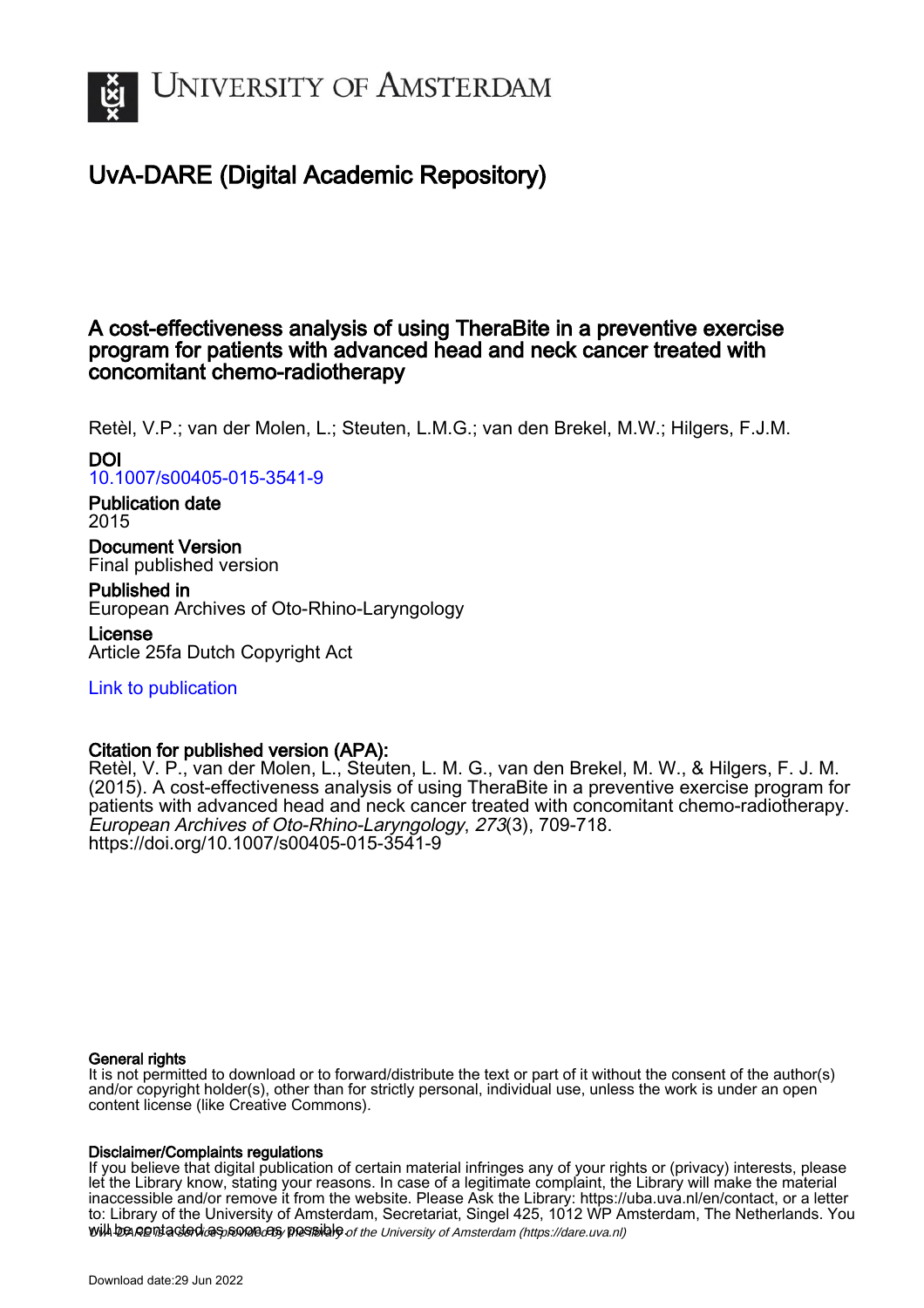### HEAD AND NECK

# A cost-effectiveness analysis of using TheraBite in a preventive exercise program for patients with advanced head and neck cancer treated with concomitant chemo-radiotherapy

Valesca P. Retèl · Lisette van der Molen · Lotte M. G. Steuten • Michiel W. van den Brekel • Frans J. M. Hilgers

Received: 25 November 2014 / Accepted: 2 February 2015 - Springer-Verlag Berlin Heidelberg 2015

Abstract Previous studies have shown that a ''Preventive Exercise Program'' (PREP) is cost-effective compared to the standard exercise program provided in ''Usual Care'' (UC) in patients with advanced head and neck cancer. The current paper specifically estimates the cost-effectiveness of the TheraBite jaw rehabilitation device (TB) which is used as part of the PREP, compared to Speech Language Pathology (SLP) sessions as part of UC, and herewith intents to inform reimbursement discussions regarding the TheraBite device. Costs and outcomes [quality-adjusted life-years (QALYs)] of the TB compared to SLP were estimated using a Markov model of advanced head and neck cancer patients. Secondary outcome variables were trismus, feeding substitutes, facial pain, and pneumonia. The incremental cost-effectiveness ratio (ICER) was estimated from a health care perspective of the Netherlands, with a time horizon of 2 years. The total health care costs per patient were estimated to amount to  $65,129$  for the TB

V. P. Retèl  $(\boxtimes)$ 

Department of Psychosocial Research and Epidemiology, Netherlands Cancer Institute-Antoni van Leeuwenhoek Hospital (NKI-AVL), Plesmanlaan 121, 1066 CX Amsterdam, The Netherlands e-mail: v.retel@nki.nl

V. P. Retèl Atos Medical AB, P.O. Box 183, SE-24222 Hörby, Sweden

L. van der Molen - M. W. van den Brekel - F. J. M. Hilgers Department of Head and Neck Oncology and Surgery, Netherlands Cancer Institute-Antoni van Leeuwenhoek (NKI-AVL), Plesmanlaan 121, 1066 CX Amsterdam, The Netherlands e-mail: l.vd.molen@nki.nl

M. W. van den Brekel e-mail: m.vd.brekel@nki.nl strategy and  $66,915$  for the SLP strategy. Based on the current data, the TB strategy yielded more quality-adjusted life-years (1.28) compared to the SLP strategy (1.24). Thus, the TB strategy seems more effective  $(+0.04)$  and less costly  $(-\epsilon 1,786)$  than the SLP only strategy. At the prevailing threshold of  $\epsilon$ 20,000/QALY the probability for the TB strategy being cost-effective compared to SLP was 70 %. To conclude, analysis of presently available data indicates that TB is expected to be cost-effective compared to SLP in a preventive exercise program for concomitant chemo-radiotherapy for advanced head and neck cancer patients.

Keywords Head and neck cancer - Concomitant chemo-radiotherapy - Cost-effectiveness - Rehabilitation - TheraBite - Prophylactic dysphagia exercise programs

F. J. M. Hilgers e-mail: f.hilgers@nki.nl

L. M. G. Steuten Fred Hutchinson Cancer Research Center, 1100 Fairview Avenue North, P.O. Box 19024, Seattle, WA 98109-1024, USA e-mail: lsteuten@fredhutch.org

M. W. van den Brekel - F. J. M. Hilgers Institute of Phonetic Sciences/ACLC, University of Amsterdam, Spuitstraat 210, 1012 VT Amsterdam, The Netherlands

M. W. van den Brekel Academic Medical Center, Department of Maxillofacial Surgery, University of Amsterdam, Meibergdreef 9, 1105 AZ Amsterdam, The Netherlands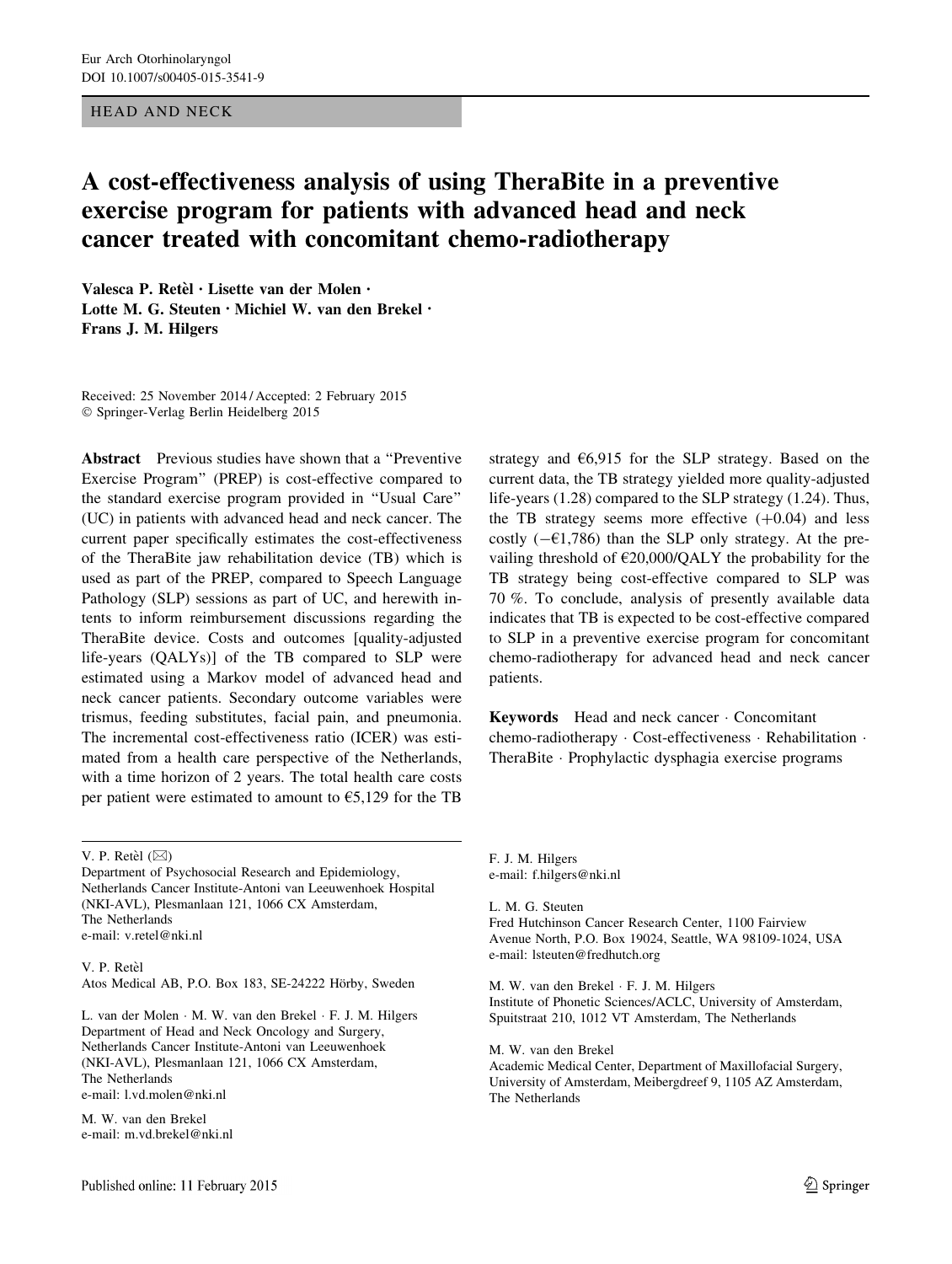#### Background

Concomitant chemo-radiation for treatment of advanced head and neck cancer can cause severe complications such as dysphagia and trismus, with substantial deterioration of patients' quality of life. These function impairments can be severe and long lasting, and have received not only special attention in therapeutic, but also more recently in preventive settings [[1,](#page-9-0) [2](#page-9-0)]. Trismus has been reported to be already present in 2 % of all newly diagnosed patients, and additionally to be induced through surgery or radiotherapy in 8  $\%$  of patients [\[3](#page-9-0), [4\]](#page-9-0). The prevalence in the literature varies from 5 to 38 % [\[5](#page-9-0)], which is largely attributed to the use of different norms to define trismus. These range from 18 mm and less to 40 mm and less. Trismus negatively impacts oral intake, hygiene, chewing, and swallowing [\[6](#page-9-0)]. Difficulty in maintaining adequate nutrition and oral health are other issues that have been linked to trismus in addition to deterioration of pulmonary function [\[7\]](#page-9-0).

The TheraBite® Jaw Motion Rehabilitation System<sup>TM</sup> is a frequently used device, which has proven its effectiveness in both preventive and treatment settings for trismus [\[1](#page-9-0), [2](#page-9-0), [8–10](#page-9-0)]. Furthermore, this device is also used to perform the 'Open Swallow Exercise', which is intended to improve or maintain hyolaryngeal elevation [[2,](#page-9-0) [11\]](#page-9-0).

While the preventive advantages of TheraBite are well known, also in the long term, further information regarding costs and cost-effectiveness (short and long term) of this preventive strategy is desirable [\[1](#page-9-0), [10](#page-9-0)]. In a recent publication from the same research group of the current paper, the cost-effectiveness of a preventive (swallowing) exercise program (PREP) in general was compared to a standard exercise program (usual care (UC)) [[12\]](#page-9-0). For that costeffectiveness study, 1-year follow-up data of the program in the Netherlands Cancer Institute were used. The study concluded that PREP was cost-effective compared to UC.

However, the long-term cost-effectiveness of PREP is still unknown and in particular, the question remains whether the additional costs for the TheraBite device in this PREP are justified. Therefore, the objective of the current paper is to compare the TheraBite device versus Speech Language Pathology (SLP) sessions alone (in this case protocolled swallowing exercises given and monitored by a speech language pathologist (SLP)) in the preventive setting of advanced head and neck cancer patients treated with concomitant chemo-radiotherapy, with a follow-up of 2 years.

### Materials and methods

Case description

We investigated the cost-effectiveness of the TheraBite<sup>®</sup> (TB) as part of the preventive exercise program (PREP)

versus Speech Language Pathology (SLP) sessions included in a standard preventive exercise program (UC) in advanced head and neck cancer patients.

Data of a preventive exercise study in the Netherlands Cancer Institute were used [[13\]](#page-9-0). The protocol was approved by the Protocol Review Board of the Netherlands Cancer Institute-Antoni van Leeuwenhoek (NKI-AVL) and written informed consent was obtained from all patients before entering the study.

All patients had advanced (stage III and IV) functional or anatomical inoperable head and neck cancer. All received concomitant chemo-radiotherapy (CCRT), which consisted of  $100$ -mg/m<sup>2</sup> Cisplatin as a 40-min intravenous (IV) infusion on days 1, 22, 43 and combined with radiotherapy, and comparable intensive supportive care. Details about patients, methods, and clinical results in both studies have been published previously  $[2, 14, 15]$  $[2, 14, 15]$  $[2, 14, 15]$  $[2, 14, 15]$  $[2, 14, 15]$  $[2, 14, 15]$  $[2, 14, 15]$ . The patient characteristics are summarized in Table [1](#page-3-0).

In the preventive exercise study, the effects of preventive strength and stretch exercises on (long-term) swallowing and/or mouth opening problems caused by CCRT were assessed in 55 advanced head and neck cancer patients [\[13](#page-9-0)]. Before treatment, all patients were randomized into two groups: an experimental group that was provided with the TheraBite<sup>®</sup> Jaw Motion Rehabilitation System<sup>TM</sup> (TB), and a group receiving Usual Care (UC) including standard exercises such as protocolled swallowing exercises. The rationale and a detailed description of the exercises have been published previously [[2\]](#page-9-0). In short, both regimens consisted of comparable stretch and strength exercises to keep the swallowing and mastication musculature active before, during, and after CCRT, even when patients were fed via a (naso)gastric tube. Patients were encouraged to practice three times a day and to integrate the exercises into other daily activities at home. Participants were provided with verbal and written instructions prior to treatment, at which time they also started practicing. At this time, oral intake was not yet influenced by the treatment. During and after treatment, both groups were equally (frequent) monitored by the SLP. At 2-year followup, 29 of the 55 included patients were still alive and disease free.

Outcome variables of interest for this cost-effectiveness analysis was presence of trismus, score on the Functional Oral Intake Scale (FOIS; range from  $1-7$  with  $1 = \text{nothing}$ by mouth to  $7 =$  total oral diet with no restrictions), presence of aspiration, and facial pain, see Table [2.](#page-4-0) In case of aspiration, we assumed that 50 % of the patients would be admitted to the hospital with pneumonia for an average of 4 days. Weight loss was a variable in the preventive exercise study, but as weight only has an indirect effect on costs, it was not considered in the cost-effectiveness analysis.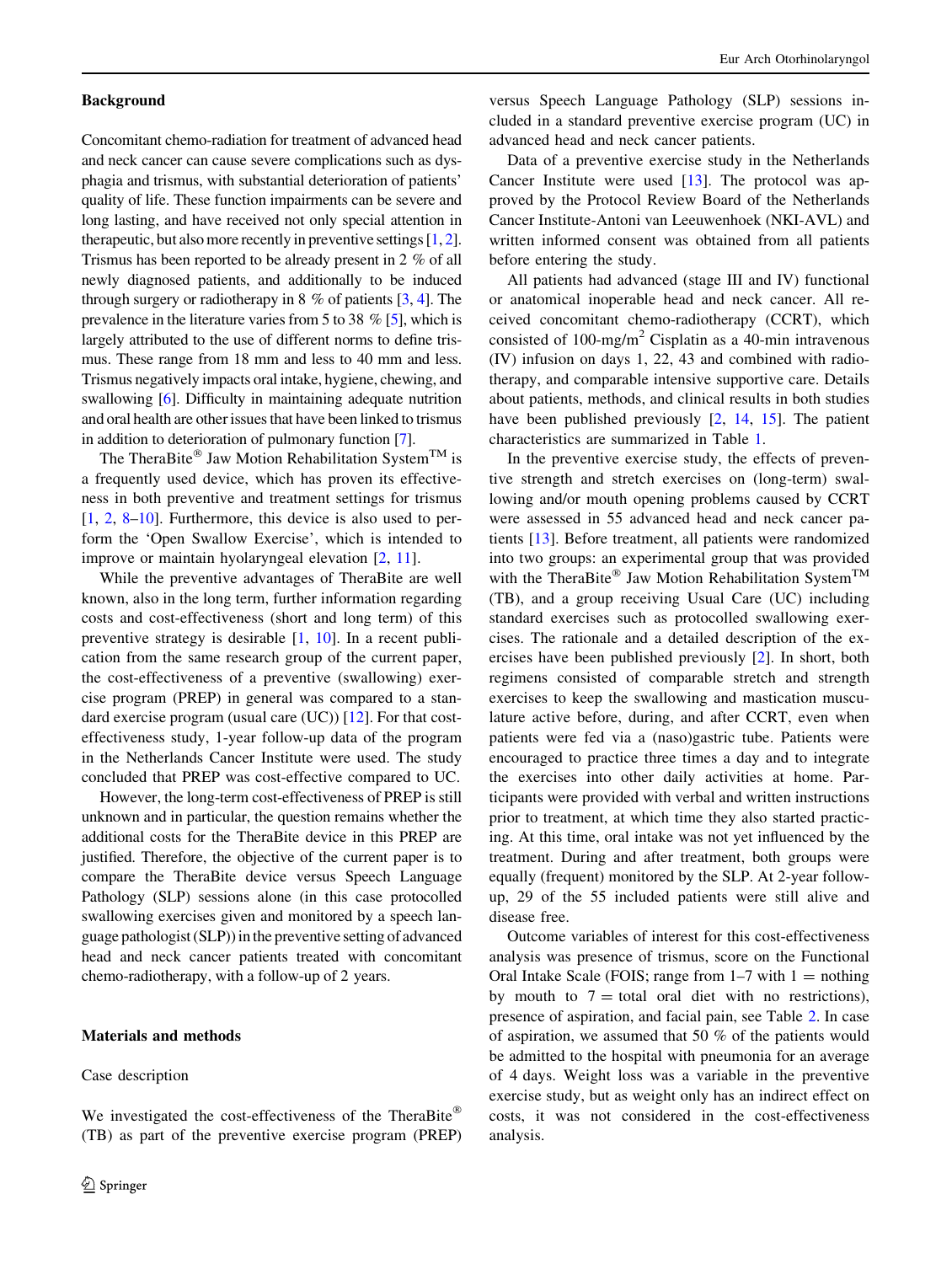#### <span id="page-3-0"></span>Table 1 Patient characteristics

|                                                                                                                            | SLP<br>$N = 14$       | TheraBite<br>$N=15$ |
|----------------------------------------------------------------------------------------------------------------------------|-----------------------|---------------------|
| Patient characteristics                                                                                                    |                       |                     |
| Age in years                                                                                                               |                       |                     |
| Median                                                                                                                     | 62.5                  | 57                  |
| Range                                                                                                                      | $45 - 75$             | $39 - 77$           |
| Sex                                                                                                                        |                       |                     |
| Male                                                                                                                       | 9                     | 14                  |
| Female                                                                                                                     | 5                     | 1                   |
| Stage distribution $(\%)$                                                                                                  |                       |                     |
| Ш                                                                                                                          | 6(43)                 | 5(33)               |
| IV                                                                                                                         | 8(57)                 | 10(67)              |
| Tumor site $(\%)$                                                                                                          |                       |                     |
| Oral cavity/oropharynx                                                                                                     | 7(50)                 | 7(47)               |
| Hypopharynx                                                                                                                | 5(36)                 | 5(33)               |
| Nasopharynx                                                                                                                | 2(14)                 | 3(20)               |
| Follow-up in months                                                                                                        |                       |                     |
| Mean (SD)                                                                                                                  | $27(2.4)$ $27(3.1)$   |                     |
| Median (range)                                                                                                             | 26 (24-32) 27 (23-36) |                     |
| Complaints 2 years after CCRT                                                                                              |                       |                     |
| FOIS (scale 0-7)                                                                                                           |                       |                     |
| $\leq$ (indication for feeding substitutes)<br>"total oral diet, but requiring<br>special preparation or<br>compensations" | 1(7)                  | 0(0)                |
| Trismus                                                                                                                    |                       |                     |
| Number of patients $(\%)$                                                                                                  | 2(14)                 | 0(0)                |
| Pain VAS scale (0-100 mm)                                                                                                  |                       |                     |
| Mean (SD)                                                                                                                  | 5.8(15.6)             | 0.7(1.8)            |
| Median (range)                                                                                                             | $0(0-54)$             | $0(0-5)$            |
| Aspiration $(\%)$                                                                                                          |                       |                     |
| 2-year after CCRT                                                                                                          | 1(7)                  | 0(0)                |

#### Cost-effectiveness analysis

Cost-effectiveness analysis (CEA) is a form of health economic analysis that compares the relative costs and outcomes (effects) of two or more courses of action. Cost refers to the resources used for the intervention and its consequences, usually measured in monetary terms such as dollars or euros. The measure of effects depends on the intervention being considered. The selection of the appropriate effect measure should be based on clinical judgment in the context of the intervention being considered. The most commonly used outcome measure is quality-adjusted life-years (QALY), measured by utilities [[16\]](#page-9-0). Utilities are specifically designed for individual decision-making under uncertainty, but, with additional assumptions, utilities can be aggregated across individuals to provide a group utility function. QALYs are designed to aggregate in a single summary measure the total health improvement for a group of individuals, capturing improvements from impacts on both quantity of life and health-related quality of life. Utilities can be used as the quality-adjustment weights for QALYs; they are particularly appropriate for that purpose, and this combination provides a powerful and highly useful variation on cost-effectiveness analysis known as cost-utility analysis [\[17](#page-9-0)]. When cost-effectiveness is based on retrospective data and using various data sources, often a decision model is applied.

#### Model description

A Markov decision model was developed to compare the TheraBite® (TB) strategy versus Speech Language Pathologist (SLP) strategy with supervised swallowing exercises for prevention of swallowing problems in advanced head and neck cancer patients treated with concomitant chemo-radiation therapy (CCRT). The model was constructed with three mutually exclusive health states: ''complete remission'', ''recurrent disease'' and ''death'' (death of cancer or other causes) (See Fig. [1](#page-6-0)). The input regarding treatment success rates, and probability of recurrence were based on the published outcome data from our institute [[15\]](#page-9-0). We assumed that the use of TheraBite® had no direct influence on survival [[18–20\]](#page-9-0).

The model simulated the course of events in a hypothetical cohort of 1,000 patients aged 55 years with a stage III or IV squamous cell carcinoma of the head and neck treated with CCRT at the NKI-AVL. Possible complications from the treatment were modeled up to 2 years from the start of treatment. The cycle length of the model was one month (a period where certain costs or outcomes can appear, reflecting the underlying natural history of the disease), with a total simulated time horizon of 2 years. The analysis was performed from the health care perspective of the Netherlands. All costs were reported in year 2014 Euros (see Table [2](#page-4-0)).

#### Costs

The health professional consultation costs and trismus treatment were derived from the Dutch guidelines for economic evaluations in Health Care [\[21](#page-9-0)]. The variables for trismus treatment were derived from a protocol used in the NKI-AVL, including outpatient clinic appointments:  $1 \times$  physician,  $1 \times$  dentist,  $4 \times$  physiotherapist/SLP, 2  $\times$  dental hygienist and TheraBite [in 50 % of the cases (for the patients of the SLP strategy, who did not have the TheraBite)]. In very rare cases, patients need surgery to solve trismus; however, this was not taken into account for this patient group and thus not included as a variable in the analysis. The costs of feeding substitutes were obtained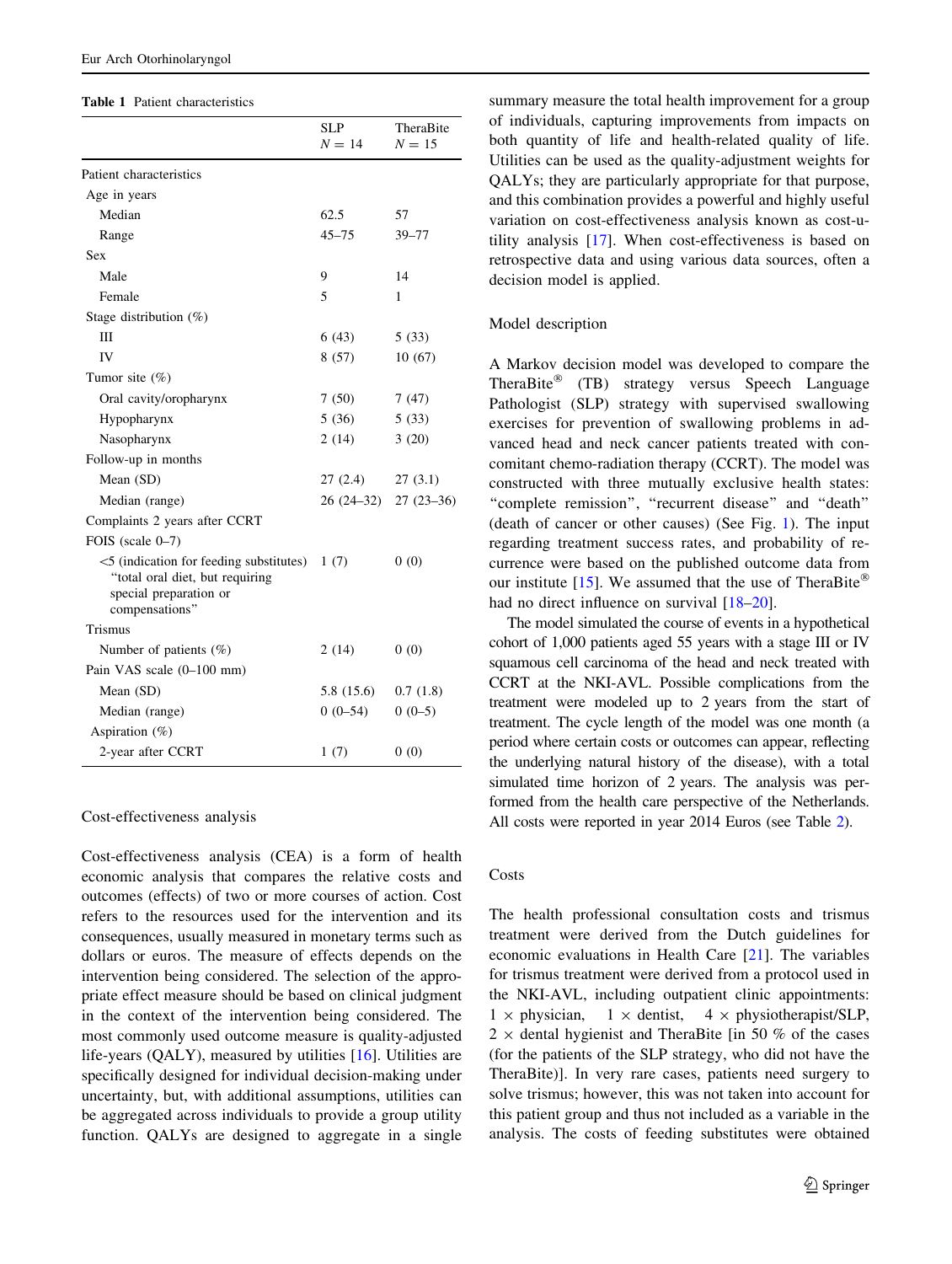<span id="page-4-0"></span>Table 2 Input parameters of base case and sensitivity analysis, including days of feeding substitutes, aspiration probabilities, utilities and costs

| 0.983<br>DFS to DFS<br>0.030<br>Beta<br>$[15]$<br>DFS to DM<br>0.009<br>0.001<br>Beta<br>$[15]$<br>DFS to death<br>0.008<br>0.001<br>Beta<br>$[15]$<br>0.992<br>DM to DM<br>0.030<br>Beta<br>$[15]$<br>0.008<br>DM to death<br>0.001<br>Beta<br>$[15]$<br>1.000<br>0.030<br>Death<br>Beta<br>Units<br>Distribution<br>Source<br>Mean<br><b>Trismus TB</b><br>0.001<br>$0$ out of 15<br>Uniform<br>$[13]$<br>Trismus SLP<br>0.167<br>2 out of 14<br>Uniform<br>$[13]$<br>0.067<br>$0$ out of 15<br>Uniform<br>Feeding substitutes TB<br>$[13]$<br>Uniform<br>Feeding substitutes SLP<br>0.143<br>1 out of 14<br>$[13]$<br>0.001<br>Uniform<br>Pulmonary infections TB<br>$0$ out of 14<br>$[13]$<br>0.036<br>1 out of $14^a$<br>Uniform<br>Pulmonary infection SLP<br>$[13]$<br>Uniform<br>0.007<br>Facial pain TB<br>$[13]$<br>Uniform<br>0.058<br>Facial pain SLP<br>$\lceil 13 \rceil$<br>$\rm SE$<br>Distribution<br>Source<br>Mean<br>0.880<br>DFS period<br>0.015<br>Beta<br>$[32]$<br>Palliative period<br>0.720<br>0.015<br>Beta<br>$[32]$<br>Utility decrements<br>Pneumonia<br>0.600<br>0.015<br>Beta<br>Assumption<br>0.470<br>0.015<br>Feeding substitutes<br>Beta<br>$[25]$<br>Trismus<br>0.500<br>0.015<br>Beta<br>$[29]$<br>Pneumonia-total<br>2,859.00<br>1125 %<br>Gamma<br>$[21]$<br>618.00<br>Hospital admission (*4)<br>↑↓25 %<br>Gamma<br>$[21]$<br>Antibiotics<br>85.00<br>↑↓25 %<br>Gamma<br>$[21]$<br>50.00<br>1125 %<br>Gamma<br>$[21]$<br>X-ray<br>Trismus-total<br>780.40<br>↑↓25 %<br>Gamma<br>$[21]$<br>136.00<br>Consultation physician<br>↑↓25 %<br>$[21]$<br>Gamma<br>136.00<br>$\uparrow\downarrow$ 25 $\%$<br>$[21]$<br>Consultation dentist<br>Gamma<br>Consultation dental hygienist (*2)<br>66.00<br>↑↓25 %<br>Gamma<br>[21]<br>Consultation physiotherapist/SLP (*4)<br>138.00<br>1125 %<br>Gamma<br>$[21]$<br>Pain medication<br>85.00<br>1125 %<br>Gamma<br>$[21]$<br>TheraBite $(50 \%)$<br>219.40<br>Gamma<br>↑↓25 %<br>Atos<br>Feeding substitutes<br>1,027.43<br>1125 %<br>Gamma<br>NKI, [22]<br>Pain medication (home)<br>292.00<br>1125 %<br>Gamma<br>$[21]$<br>TheraBite-total<br>702.80<br>Gamma<br>↑↓25 %<br>$[21]$<br>Consultations SLP before treatment (*1)<br>33.00<br>1125 %<br>Gamma<br>$[21]$<br>99.00<br>During treatment (*3)<br>Gamma<br>$[21]$<br>↑↓25 %<br>After treatment (*4)<br>132.00<br>1125 %<br>Gamma<br>$[21]$<br>438.80<br>TheraBite device+ BitePads (*2)<br>Gamma<br>↑↓25 %<br>Atos<br>SLP-total<br>363.00<br>1125 %<br>Gamma<br>$[21]$<br>Consultations SLP before treatment (*1)<br>33.00<br>1125 %<br>Gamma | Parameters             | Mean | <b>SE</b> | Distribution | Source |
|---------------------------------------------------------------------------------------------------------------------------------------------------------------------------------------------------------------------------------------------------------------------------------------------------------------------------------------------------------------------------------------------------------------------------------------------------------------------------------------------------------------------------------------------------------------------------------------------------------------------------------------------------------------------------------------------------------------------------------------------------------------------------------------------------------------------------------------------------------------------------------------------------------------------------------------------------------------------------------------------------------------------------------------------------------------------------------------------------------------------------------------------------------------------------------------------------------------------------------------------------------------------------------------------------------------------------------------------------------------------------------------------------------------------------------------------------------------------------------------------------------------------------------------------------------------------------------------------------------------------------------------------------------------------------------------------------------------------------------------------------------------------------------------------------------------------------------------------------------------------------------------------------------------------------------------------------------------------------------------------------------------------------------------------------------------------------------------------------------------------------------------------------------------------------------------------------------------------------------------------------------------------------------------------------------------------------------------------------------------------------------------------------------------------------------------------------------------------------------------------------------------------------------------------------------------------------------------|------------------------|------|-----------|--------------|--------|
|                                                                                                                                                                                                                                                                                                                                                                                                                                                                                                                                                                                                                                                                                                                                                                                                                                                                                                                                                                                                                                                                                                                                                                                                                                                                                                                                                                                                                                                                                                                                                                                                                                                                                                                                                                                                                                                                                                                                                                                                                                                                                                                                                                                                                                                                                                                                                                                                                                                                                                                                                                                       | Survival probabilities |      |           |              |        |
|                                                                                                                                                                                                                                                                                                                                                                                                                                                                                                                                                                                                                                                                                                                                                                                                                                                                                                                                                                                                                                                                                                                                                                                                                                                                                                                                                                                                                                                                                                                                                                                                                                                                                                                                                                                                                                                                                                                                                                                                                                                                                                                                                                                                                                                                                                                                                                                                                                                                                                                                                                                       |                        |      |           |              |        |
|                                                                                                                                                                                                                                                                                                                                                                                                                                                                                                                                                                                                                                                                                                                                                                                                                                                                                                                                                                                                                                                                                                                                                                                                                                                                                                                                                                                                                                                                                                                                                                                                                                                                                                                                                                                                                                                                                                                                                                                                                                                                                                                                                                                                                                                                                                                                                                                                                                                                                                                                                                                       |                        |      |           |              |        |
|                                                                                                                                                                                                                                                                                                                                                                                                                                                                                                                                                                                                                                                                                                                                                                                                                                                                                                                                                                                                                                                                                                                                                                                                                                                                                                                                                                                                                                                                                                                                                                                                                                                                                                                                                                                                                                                                                                                                                                                                                                                                                                                                                                                                                                                                                                                                                                                                                                                                                                                                                                                       |                        |      |           |              |        |
|                                                                                                                                                                                                                                                                                                                                                                                                                                                                                                                                                                                                                                                                                                                                                                                                                                                                                                                                                                                                                                                                                                                                                                                                                                                                                                                                                                                                                                                                                                                                                                                                                                                                                                                                                                                                                                                                                                                                                                                                                                                                                                                                                                                                                                                                                                                                                                                                                                                                                                                                                                                       |                        |      |           |              |        |
|                                                                                                                                                                                                                                                                                                                                                                                                                                                                                                                                                                                                                                                                                                                                                                                                                                                                                                                                                                                                                                                                                                                                                                                                                                                                                                                                                                                                                                                                                                                                                                                                                                                                                                                                                                                                                                                                                                                                                                                                                                                                                                                                                                                                                                                                                                                                                                                                                                                                                                                                                                                       |                        |      |           |              |        |
|                                                                                                                                                                                                                                                                                                                                                                                                                                                                                                                                                                                                                                                                                                                                                                                                                                                                                                                                                                                                                                                                                                                                                                                                                                                                                                                                                                                                                                                                                                                                                                                                                                                                                                                                                                                                                                                                                                                                                                                                                                                                                                                                                                                                                                                                                                                                                                                                                                                                                                                                                                                       |                        |      |           |              |        |
|                                                                                                                                                                                                                                                                                                                                                                                                                                                                                                                                                                                                                                                                                                                                                                                                                                                                                                                                                                                                                                                                                                                                                                                                                                                                                                                                                                                                                                                                                                                                                                                                                                                                                                                                                                                                                                                                                                                                                                                                                                                                                                                                                                                                                                                                                                                                                                                                                                                                                                                                                                                       | Parameters             |      |           |              |        |
|                                                                                                                                                                                                                                                                                                                                                                                                                                                                                                                                                                                                                                                                                                                                                                                                                                                                                                                                                                                                                                                                                                                                                                                                                                                                                                                                                                                                                                                                                                                                                                                                                                                                                                                                                                                                                                                                                                                                                                                                                                                                                                                                                                                                                                                                                                                                                                                                                                                                                                                                                                                       | Probabilities          |      |           |              |        |
|                                                                                                                                                                                                                                                                                                                                                                                                                                                                                                                                                                                                                                                                                                                                                                                                                                                                                                                                                                                                                                                                                                                                                                                                                                                                                                                                                                                                                                                                                                                                                                                                                                                                                                                                                                                                                                                                                                                                                                                                                                                                                                                                                                                                                                                                                                                                                                                                                                                                                                                                                                                       |                        |      |           |              |        |
|                                                                                                                                                                                                                                                                                                                                                                                                                                                                                                                                                                                                                                                                                                                                                                                                                                                                                                                                                                                                                                                                                                                                                                                                                                                                                                                                                                                                                                                                                                                                                                                                                                                                                                                                                                                                                                                                                                                                                                                                                                                                                                                                                                                                                                                                                                                                                                                                                                                                                                                                                                                       |                        |      |           |              |        |
|                                                                                                                                                                                                                                                                                                                                                                                                                                                                                                                                                                                                                                                                                                                                                                                                                                                                                                                                                                                                                                                                                                                                                                                                                                                                                                                                                                                                                                                                                                                                                                                                                                                                                                                                                                                                                                                                                                                                                                                                                                                                                                                                                                                                                                                                                                                                                                                                                                                                                                                                                                                       |                        |      |           |              |        |
|                                                                                                                                                                                                                                                                                                                                                                                                                                                                                                                                                                                                                                                                                                                                                                                                                                                                                                                                                                                                                                                                                                                                                                                                                                                                                                                                                                                                                                                                                                                                                                                                                                                                                                                                                                                                                                                                                                                                                                                                                                                                                                                                                                                                                                                                                                                                                                                                                                                                                                                                                                                       |                        |      |           |              |        |
|                                                                                                                                                                                                                                                                                                                                                                                                                                                                                                                                                                                                                                                                                                                                                                                                                                                                                                                                                                                                                                                                                                                                                                                                                                                                                                                                                                                                                                                                                                                                                                                                                                                                                                                                                                                                                                                                                                                                                                                                                                                                                                                                                                                                                                                                                                                                                                                                                                                                                                                                                                                       |                        |      |           |              |        |
|                                                                                                                                                                                                                                                                                                                                                                                                                                                                                                                                                                                                                                                                                                                                                                                                                                                                                                                                                                                                                                                                                                                                                                                                                                                                                                                                                                                                                                                                                                                                                                                                                                                                                                                                                                                                                                                                                                                                                                                                                                                                                                                                                                                                                                                                                                                                                                                                                                                                                                                                                                                       |                        |      |           |              |        |
|                                                                                                                                                                                                                                                                                                                                                                                                                                                                                                                                                                                                                                                                                                                                                                                                                                                                                                                                                                                                                                                                                                                                                                                                                                                                                                                                                                                                                                                                                                                                                                                                                                                                                                                                                                                                                                                                                                                                                                                                                                                                                                                                                                                                                                                                                                                                                                                                                                                                                                                                                                                       |                        |      |           |              |        |
|                                                                                                                                                                                                                                                                                                                                                                                                                                                                                                                                                                                                                                                                                                                                                                                                                                                                                                                                                                                                                                                                                                                                                                                                                                                                                                                                                                                                                                                                                                                                                                                                                                                                                                                                                                                                                                                                                                                                                                                                                                                                                                                                                                                                                                                                                                                                                                                                                                                                                                                                                                                       |                        |      |           |              |        |
|                                                                                                                                                                                                                                                                                                                                                                                                                                                                                                                                                                                                                                                                                                                                                                                                                                                                                                                                                                                                                                                                                                                                                                                                                                                                                                                                                                                                                                                                                                                                                                                                                                                                                                                                                                                                                                                                                                                                                                                                                                                                                                                                                                                                                                                                                                                                                                                                                                                                                                                                                                                       | Parameters             |      |           |              |        |
|                                                                                                                                                                                                                                                                                                                                                                                                                                                                                                                                                                                                                                                                                                                                                                                                                                                                                                                                                                                                                                                                                                                                                                                                                                                                                                                                                                                                                                                                                                                                                                                                                                                                                                                                                                                                                                                                                                                                                                                                                                                                                                                                                                                                                                                                                                                                                                                                                                                                                                                                                                                       | <b>Utilities</b>       |      |           |              |        |
|                                                                                                                                                                                                                                                                                                                                                                                                                                                                                                                                                                                                                                                                                                                                                                                                                                                                                                                                                                                                                                                                                                                                                                                                                                                                                                                                                                                                                                                                                                                                                                                                                                                                                                                                                                                                                                                                                                                                                                                                                                                                                                                                                                                                                                                                                                                                                                                                                                                                                                                                                                                       |                        |      |           |              |        |
|                                                                                                                                                                                                                                                                                                                                                                                                                                                                                                                                                                                                                                                                                                                                                                                                                                                                                                                                                                                                                                                                                                                                                                                                                                                                                                                                                                                                                                                                                                                                                                                                                                                                                                                                                                                                                                                                                                                                                                                                                                                                                                                                                                                                                                                                                                                                                                                                                                                                                                                                                                                       |                        |      |           |              |        |
|                                                                                                                                                                                                                                                                                                                                                                                                                                                                                                                                                                                                                                                                                                                                                                                                                                                                                                                                                                                                                                                                                                                                                                                                                                                                                                                                                                                                                                                                                                                                                                                                                                                                                                                                                                                                                                                                                                                                                                                                                                                                                                                                                                                                                                                                                                                                                                                                                                                                                                                                                                                       |                        |      |           |              |        |
|                                                                                                                                                                                                                                                                                                                                                                                                                                                                                                                                                                                                                                                                                                                                                                                                                                                                                                                                                                                                                                                                                                                                                                                                                                                                                                                                                                                                                                                                                                                                                                                                                                                                                                                                                                                                                                                                                                                                                                                                                                                                                                                                                                                                                                                                                                                                                                                                                                                                                                                                                                                       |                        |      |           |              |        |
|                                                                                                                                                                                                                                                                                                                                                                                                                                                                                                                                                                                                                                                                                                                                                                                                                                                                                                                                                                                                                                                                                                                                                                                                                                                                                                                                                                                                                                                                                                                                                                                                                                                                                                                                                                                                                                                                                                                                                                                                                                                                                                                                                                                                                                                                                                                                                                                                                                                                                                                                                                                       |                        |      |           |              |        |
|                                                                                                                                                                                                                                                                                                                                                                                                                                                                                                                                                                                                                                                                                                                                                                                                                                                                                                                                                                                                                                                                                                                                                                                                                                                                                                                                                                                                                                                                                                                                                                                                                                                                                                                                                                                                                                                                                                                                                                                                                                                                                                                                                                                                                                                                                                                                                                                                                                                                                                                                                                                       |                        |      |           |              |        |
|                                                                                                                                                                                                                                                                                                                                                                                                                                                                                                                                                                                                                                                                                                                                                                                                                                                                                                                                                                                                                                                                                                                                                                                                                                                                                                                                                                                                                                                                                                                                                                                                                                                                                                                                                                                                                                                                                                                                                                                                                                                                                                                                                                                                                                                                                                                                                                                                                                                                                                                                                                                       | Costs in euros         |      |           |              |        |
|                                                                                                                                                                                                                                                                                                                                                                                                                                                                                                                                                                                                                                                                                                                                                                                                                                                                                                                                                                                                                                                                                                                                                                                                                                                                                                                                                                                                                                                                                                                                                                                                                                                                                                                                                                                                                                                                                                                                                                                                                                                                                                                                                                                                                                                                                                                                                                                                                                                                                                                                                                                       |                        |      |           |              |        |
|                                                                                                                                                                                                                                                                                                                                                                                                                                                                                                                                                                                                                                                                                                                                                                                                                                                                                                                                                                                                                                                                                                                                                                                                                                                                                                                                                                                                                                                                                                                                                                                                                                                                                                                                                                                                                                                                                                                                                                                                                                                                                                                                                                                                                                                                                                                                                                                                                                                                                                                                                                                       |                        |      |           |              |        |
|                                                                                                                                                                                                                                                                                                                                                                                                                                                                                                                                                                                                                                                                                                                                                                                                                                                                                                                                                                                                                                                                                                                                                                                                                                                                                                                                                                                                                                                                                                                                                                                                                                                                                                                                                                                                                                                                                                                                                                                                                                                                                                                                                                                                                                                                                                                                                                                                                                                                                                                                                                                       |                        |      |           |              |        |
|                                                                                                                                                                                                                                                                                                                                                                                                                                                                                                                                                                                                                                                                                                                                                                                                                                                                                                                                                                                                                                                                                                                                                                                                                                                                                                                                                                                                                                                                                                                                                                                                                                                                                                                                                                                                                                                                                                                                                                                                                                                                                                                                                                                                                                                                                                                                                                                                                                                                                                                                                                                       |                        |      |           |              |        |
|                                                                                                                                                                                                                                                                                                                                                                                                                                                                                                                                                                                                                                                                                                                                                                                                                                                                                                                                                                                                                                                                                                                                                                                                                                                                                                                                                                                                                                                                                                                                                                                                                                                                                                                                                                                                                                                                                                                                                                                                                                                                                                                                                                                                                                                                                                                                                                                                                                                                                                                                                                                       |                        |      |           |              |        |
|                                                                                                                                                                                                                                                                                                                                                                                                                                                                                                                                                                                                                                                                                                                                                                                                                                                                                                                                                                                                                                                                                                                                                                                                                                                                                                                                                                                                                                                                                                                                                                                                                                                                                                                                                                                                                                                                                                                                                                                                                                                                                                                                                                                                                                                                                                                                                                                                                                                                                                                                                                                       |                        |      |           |              |        |
|                                                                                                                                                                                                                                                                                                                                                                                                                                                                                                                                                                                                                                                                                                                                                                                                                                                                                                                                                                                                                                                                                                                                                                                                                                                                                                                                                                                                                                                                                                                                                                                                                                                                                                                                                                                                                                                                                                                                                                                                                                                                                                                                                                                                                                                                                                                                                                                                                                                                                                                                                                                       |                        |      |           |              |        |
|                                                                                                                                                                                                                                                                                                                                                                                                                                                                                                                                                                                                                                                                                                                                                                                                                                                                                                                                                                                                                                                                                                                                                                                                                                                                                                                                                                                                                                                                                                                                                                                                                                                                                                                                                                                                                                                                                                                                                                                                                                                                                                                                                                                                                                                                                                                                                                                                                                                                                                                                                                                       |                        |      |           |              |        |
|                                                                                                                                                                                                                                                                                                                                                                                                                                                                                                                                                                                                                                                                                                                                                                                                                                                                                                                                                                                                                                                                                                                                                                                                                                                                                                                                                                                                                                                                                                                                                                                                                                                                                                                                                                                                                                                                                                                                                                                                                                                                                                                                                                                                                                                                                                                                                                                                                                                                                                                                                                                       |                        |      |           |              |        |
|                                                                                                                                                                                                                                                                                                                                                                                                                                                                                                                                                                                                                                                                                                                                                                                                                                                                                                                                                                                                                                                                                                                                                                                                                                                                                                                                                                                                                                                                                                                                                                                                                                                                                                                                                                                                                                                                                                                                                                                                                                                                                                                                                                                                                                                                                                                                                                                                                                                                                                                                                                                       |                        |      |           |              |        |
|                                                                                                                                                                                                                                                                                                                                                                                                                                                                                                                                                                                                                                                                                                                                                                                                                                                                                                                                                                                                                                                                                                                                                                                                                                                                                                                                                                                                                                                                                                                                                                                                                                                                                                                                                                                                                                                                                                                                                                                                                                                                                                                                                                                                                                                                                                                                                                                                                                                                                                                                                                                       |                        |      |           |              |        |
|                                                                                                                                                                                                                                                                                                                                                                                                                                                                                                                                                                                                                                                                                                                                                                                                                                                                                                                                                                                                                                                                                                                                                                                                                                                                                                                                                                                                                                                                                                                                                                                                                                                                                                                                                                                                                                                                                                                                                                                                                                                                                                                                                                                                                                                                                                                                                                                                                                                                                                                                                                                       |                        |      |           |              |        |
|                                                                                                                                                                                                                                                                                                                                                                                                                                                                                                                                                                                                                                                                                                                                                                                                                                                                                                                                                                                                                                                                                                                                                                                                                                                                                                                                                                                                                                                                                                                                                                                                                                                                                                                                                                                                                                                                                                                                                                                                                                                                                                                                                                                                                                                                                                                                                                                                                                                                                                                                                                                       |                        |      |           |              |        |
|                                                                                                                                                                                                                                                                                                                                                                                                                                                                                                                                                                                                                                                                                                                                                                                                                                                                                                                                                                                                                                                                                                                                                                                                                                                                                                                                                                                                                                                                                                                                                                                                                                                                                                                                                                                                                                                                                                                                                                                                                                                                                                                                                                                                                                                                                                                                                                                                                                                                                                                                                                                       |                        |      |           |              |        |
|                                                                                                                                                                                                                                                                                                                                                                                                                                                                                                                                                                                                                                                                                                                                                                                                                                                                                                                                                                                                                                                                                                                                                                                                                                                                                                                                                                                                                                                                                                                                                                                                                                                                                                                                                                                                                                                                                                                                                                                                                                                                                                                                                                                                                                                                                                                                                                                                                                                                                                                                                                                       |                        |      |           |              |        |
|                                                                                                                                                                                                                                                                                                                                                                                                                                                                                                                                                                                                                                                                                                                                                                                                                                                                                                                                                                                                                                                                                                                                                                                                                                                                                                                                                                                                                                                                                                                                                                                                                                                                                                                                                                                                                                                                                                                                                                                                                                                                                                                                                                                                                                                                                                                                                                                                                                                                                                                                                                                       |                        |      |           |              |        |
|                                                                                                                                                                                                                                                                                                                                                                                                                                                                                                                                                                                                                                                                                                                                                                                                                                                                                                                                                                                                                                                                                                                                                                                                                                                                                                                                                                                                                                                                                                                                                                                                                                                                                                                                                                                                                                                                                                                                                                                                                                                                                                                                                                                                                                                                                                                                                                                                                                                                                                                                                                                       |                        |      |           |              |        |
|                                                                                                                                                                                                                                                                                                                                                                                                                                                                                                                                                                                                                                                                                                                                                                                                                                                                                                                                                                                                                                                                                                                                                                                                                                                                                                                                                                                                                                                                                                                                                                                                                                                                                                                                                                                                                                                                                                                                                                                                                                                                                                                                                                                                                                                                                                                                                                                                                                                                                                                                                                                       |                        |      |           |              |        |
|                                                                                                                                                                                                                                                                                                                                                                                                                                                                                                                                                                                                                                                                                                                                                                                                                                                                                                                                                                                                                                                                                                                                                                                                                                                                                                                                                                                                                                                                                                                                                                                                                                                                                                                                                                                                                                                                                                                                                                                                                                                                                                                                                                                                                                                                                                                                                                                                                                                                                                                                                                                       |                        |      |           |              |        |
|                                                                                                                                                                                                                                                                                                                                                                                                                                                                                                                                                                                                                                                                                                                                                                                                                                                                                                                                                                                                                                                                                                                                                                                                                                                                                                                                                                                                                                                                                                                                                                                                                                                                                                                                                                                                                                                                                                                                                                                                                                                                                                                                                                                                                                                                                                                                                                                                                                                                                                                                                                                       |                        |      |           |              | $[21]$ |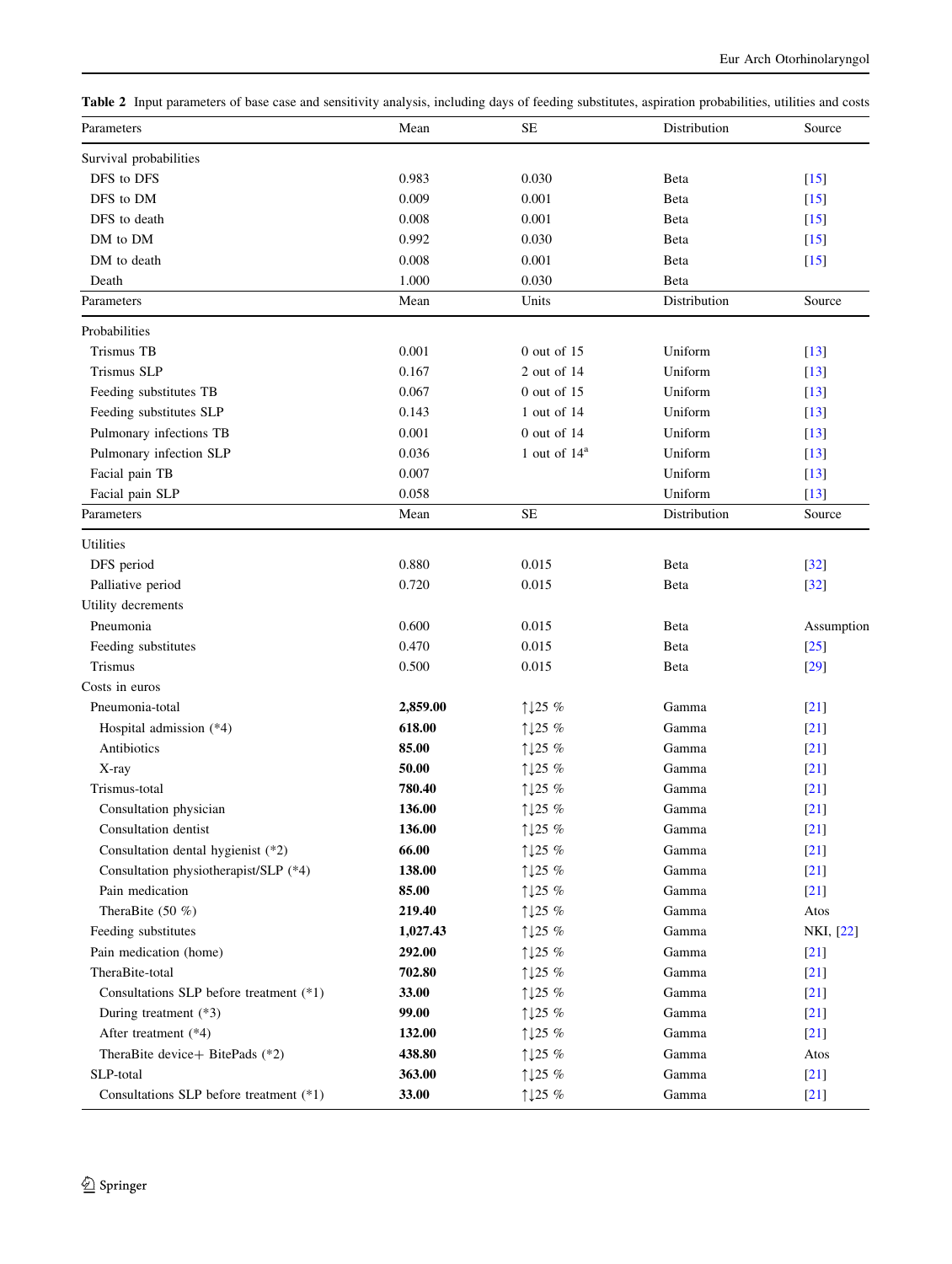#### Table 2 continued

| Parameters              | Mean   | <b>SE</b> | <b>Distribution</b> | Source                       |
|-------------------------|--------|-----------|---------------------|------------------------------|
| During treatment $(*3)$ | 99.00  | 1125%     | Gamma               | $\left[ 21\right]$           |
| After treatment $(*7)$  | 231.00 | 1125%     | Gamma               | $\left\lceil 21\right\rceil$ |

Total of the numbers are in bold

SE standard error, DFS disease free survival, DM distant metastasis, TB TheraBite strategy, RADPLAT radiotherapy and concomitant intraarterial cisplatin, SLP speech language pathology

<sup>a</sup> Assuming 50 % of the patients with aspiration develops pneumonia

from the NKI-AVL purchasing department and website of ''Sorgente'' [\[22](#page-9-0)]. Because the need for feeding substitutes was determined for every patient individually (no guideline), it was assumed that of the patients scoring  $\leq$  5 on the FOIS scale, 2/3 needed feeding substitutes or supplements (3 times per day), and 1/3 needed tube feeding for in total 10 weeks. The costs of pneumonia (assumed in 50 % of the aspiration cases) included hospitalization (average 4 days, assumption) and antibiotics (average of most common used medication). The costs of pain medication concerning facial pain were derived from the Dutch pharmacology website: [www.medicijnkosten.nl.](http://www.medicijnkosten.nl) Finally, the costs of the TheraBite<sup>®</sup> device were derived from Atos Medical BV, the Netherlands (see Table [2\)](#page-4-0), including BitePads for maintenance. The costs for CCRT, being identical in both rehabilitation strategies, were not included in this analysis, in contrast to our former CEA, where CCRT was part of the preventive exercise program [\[12](#page-9-0)].

#### Health effects

Health-related quality of life was modeled by assigning utilities to the different health states. The utilities are expressed in QALYs. The QALY is a measure of disease burden, including both the quality and the quantity of life lived, where a correction factor (utility weight) is added to the additional life-years lived. The utilities were based on the literature [\[23–25](#page-9-0)], because utilities were not measured in the preventive exercise study.

#### Analysis

The model was programmed in Microsoft Excel (Microsoft, Redmond, WA) and validated using various sensitivity analyses. Future costs and effects were discounted to their present value by a rate of 4 and 1.5 % per year, respectively, according to Dutch pharmacoeconomic guidelines [[21\]](#page-9-0). Incremental cost-effectiveness ratios (ICERS) were calculated by dividing the incremental costs by incremental QALYs. Stochastic uncertainty in the input parameters was handled probabilistically, by assigning distributions to parameters (Table [2](#page-4-0)) [[26\]](#page-9-0). Parameter values were drawn randomly from the assigned distributions, using Monte Carlo simulation with 5,000 iterations. In general, transition probabilities and utilities were assigned with beta distributions, costs with gamma distributions. Because the number of patients included in the preventive exercise study that served as input to this CEA was quite small, we used uniform distributions for the probabilities of trismus, feeding substitutes and facial pain.

The results of the simulation of the hypothetical cohort of 1,000 patients are illustrated in a cost-effectiveness (CE) plane; each quadrant indicates whether a strategy is more or less expensive and more or less effective [\[27](#page-10-0)]. Costeffectiveness acceptability curves (CEACs) to show decision uncertainty are presented. CEACs show the probability that a pathway has the highest net monetary benefit, and thus is deemed cost-effective, for a range of Willingness to Pay  $(\lambda)$  values for one additional QALY, also referred as the ceiling ratio. This definition involves a Bayesian definition of probability, i.e., the probability that the hypothesis ('The TB strategy is cost-effective compared to the SLP strategy') is true given the data. The two curves, therefore, always sum to 100 % for one given value of  $\lambda$  [[28\]](#page-10-0). In the Netherlands, an informal ceiling ratio of  $E20,000$  per QALY exists for preventive care programs (Dutch Council for Public Health and Health Care 2006).

#### Sensitivity analyses

We performed one-way sensitivity analyses to test the robustness of the model by changing each individual input parameters—expect the survival data—presented in a Tornado diagram. The costs were varied plus and minus 25 % of the mean, the utilities were varied plus and minus 0.1, the transition probabilities of trismus and feeding substitutes were varied from 0 to 2 extra cases, the range of pneumonia caused by aspiration was varied from 0 to 100 %, and the probability of facial pain was varied with data reported in the literature [\[29\]](#page-10-0).

### Results

#### Mean results

After 2 years, two patients in the SLP group still experienced trismus, whereas no patients had trismus in the TB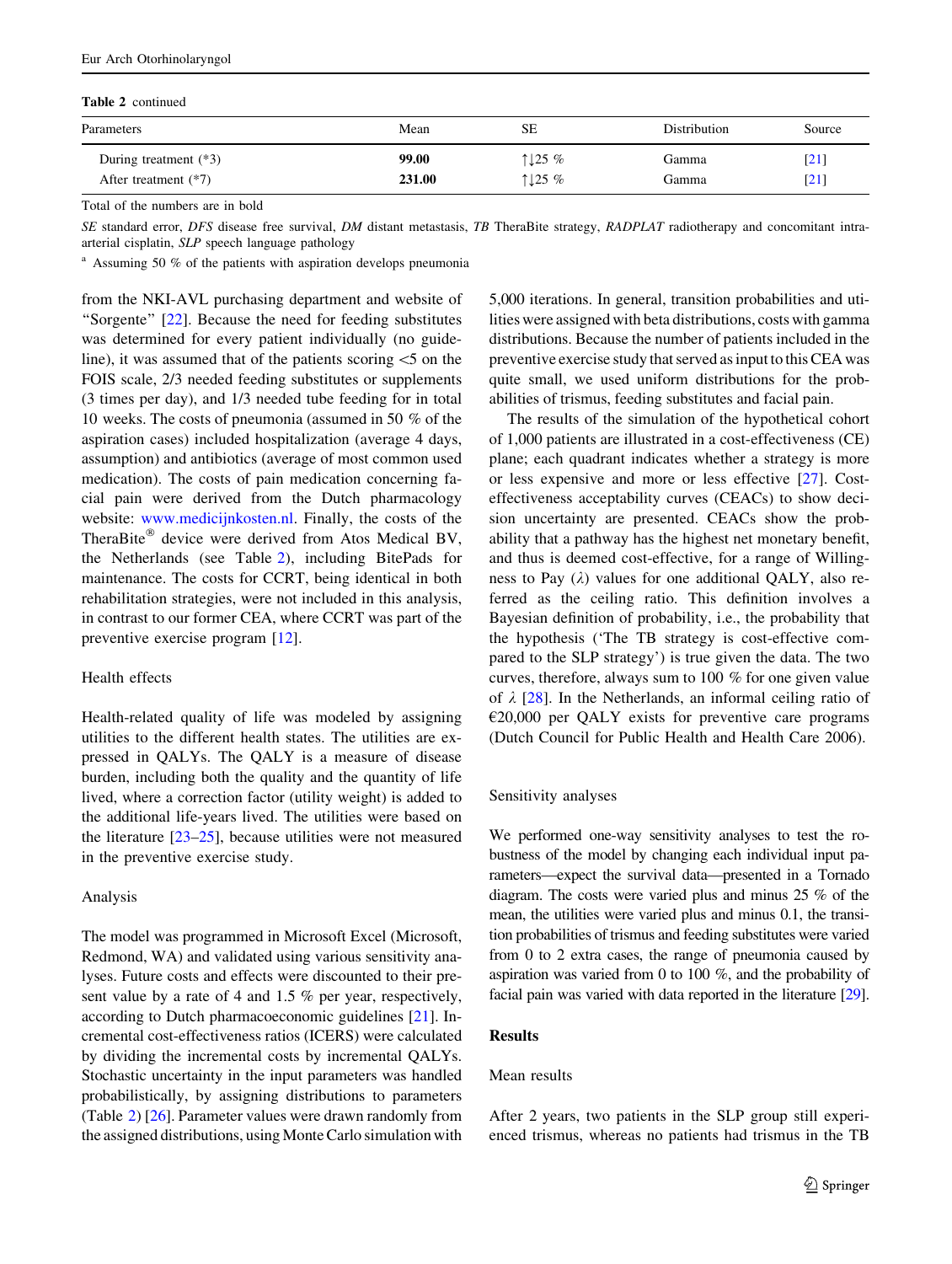<span id="page-6-0"></span>

Fig. 1 Model structure and decision tree

group. One patient in the SLP group had a score  $\le$ 5 on the FOIS scale (''total oral diet, but requiring special preparation or compensations''), compared to none in the TB group, where all patients had ''total oral diet, with no restrictions''. No patients in the TB group experienced aspiration after 2 years, 1 patient in the SLP group did. (See Table [1\)](#page-3-0) Together with the TheraBite device and SLP sessions, these variables lead to the total health care costs of  $\epsilon$  5,129 per patient for the TB strategy and  $\epsilon$ 6,915 for the SLP strategy (see Table 3). The TB strategy yielded more quality-adjusted life-years (1.28) compared to SLP (1.24).

### Uncertainty analyses

Based on the current data, the ICER indicates that the TB strategy dominates (i.e., is less costly and more effective than UC. The expected difference in costs is  $-61,786$  and the expected difference in effects is 0.04 QALYs. (See Fig. [2](#page-7-0)). The scatter plot demonstrates the mean differences in costs and outcomes from the data using 5,000 bootstrap replicates.

Figure [3](#page-7-0) shows that the probability of the TB strategy being cost-effective at a threshold of  $E20,000/QALY$  was 70 % percent, which indicates that there remains a considerable amount of decision uncertainty.

### Sensitivity analyses

Overall, varying each individual parameter across its predetermined range did not change the conclusion that TB dominates UC. Some parameters had more impact on the absolute model outcomes than others though, with transition probabilities of trismus and pneumonia having the largest impact, see Fig. [4](#page-8-0).

### Discussion

This study showed that the use of the TheraBite Jaw Mobilization as part of a preventive swallowing exercise program in Dutch head and neck cancer patients undergoing chemo-radiation is probably more cost-effective than purely SLP sessions as part of a standard exercise program.

Although in some studies the (significant) differences in effect between a standard exercise program and a program where the TheraBite is used seem small  $[10, 13]$  $[10, 13]$  $[10, 13]$  $[10, 13]$ , incorporating costs can alter this picture. In the sensitivity analysis, we saw that the probability of trismus and pneumonia had the highest impact on the cost-effectiveness, which means that if the TheraBite device can prevent trismus and pneumonia in even small numbers, it saves the society a substantial amount of money. Herewith, TheraBite is a valuable and cost-effective device to use within a preventive exercise program.

In a previous CEA, we estimated that the incremental cost-effectiveness of a total preventive rehabilitation program lies around  $\epsilon$ 3,200/QALY (more costly, but more effective). In the current analysis, we showed the additional value of TheraBite as part of the preventive exercise program.

As the patients' mouth opening is decreasing and facial pain is increasing, a domino effect takes place, consisting of increase of (pain) medication, health care utilization, and lower HRQoL. These costs are difficult to identify, and this is the first paper, to the best of our knowledge, in which the

Table 3 Results of the base case analysis

|            | Costs | OALYs | Incremental costs | Incremental QALYS | <b>ICER</b> costs/QALY |
|------------|-------|-------|-------------------|-------------------|------------------------|
| TheraBite® | 5,129 | .28   | $-1.786$          | 0.04              | DOMINANT <sup>a</sup>  |
| <b>SLP</b> | 6.915 | . 24  |                   |                   |                        |

<sup>a</sup> DOMINANT TheraBite program is less costly and more effective compared to the SLP strategy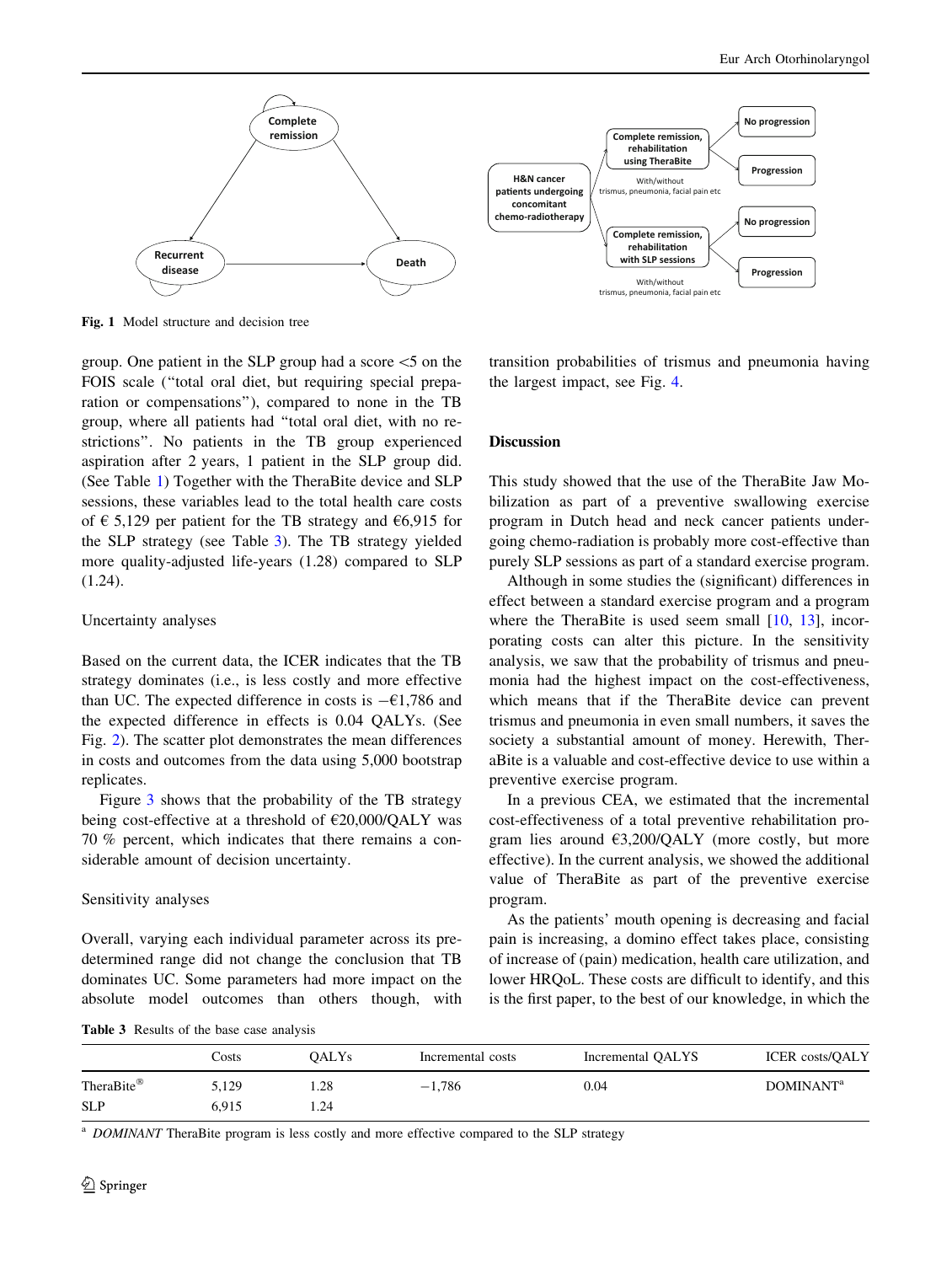<span id="page-7-0"></span>

Fig. 2 Cost-effectiveness plane of the quality-adjusted life-years (QALYs) per costs of the TheraBite strategy (TB) versus Speech Language Pathologist (SLP) strategy. The *scatter plot* is showing the mean differences in costs and outcomes from the data using 5,000 bootstrap replicates. Ninety-nine percent of the *dots* are in the South-East quadrant which indicates that the TheraBite strategy is in most cases less expensive and more effective compared to the SLP strategy



Fig. 3 Base case Cost-effectiveness Acceptability Curves (CEAC); presenting the probability of cost-effectiveness of the two alternatives for a range of values of thresholds

costs are investigated in this respect. Costs for exercise time were not included in the model, because these were negligible in the analysis.

A limitation of this study is that the main data generation was performed with small patient groups. Therefore, there is considerable uncertainty around the adoption decision. This is, however, often the case in this patient category. In this particular study, it was hard to unambiguously attribute specific problems to trismus. Therefore, we performed one-way sensitivity analysis on all parameters, and found that the uncertainty surrounding these did not change the outcome. In our dataset, significantly less weight loss was observed in the TB strategy compared to the SLP strategy, but we were unable to use this directly in the analysis. From Gourin et al. [[30\]](#page-10-0), we know that weight loss can lead to higher resource use and thus costs, which could mean that (based on the results of the preventive exercise trial), we might have underestimated our expected cost savings. From Melchers et al. and Pauli et al., we know that compliance towards exercising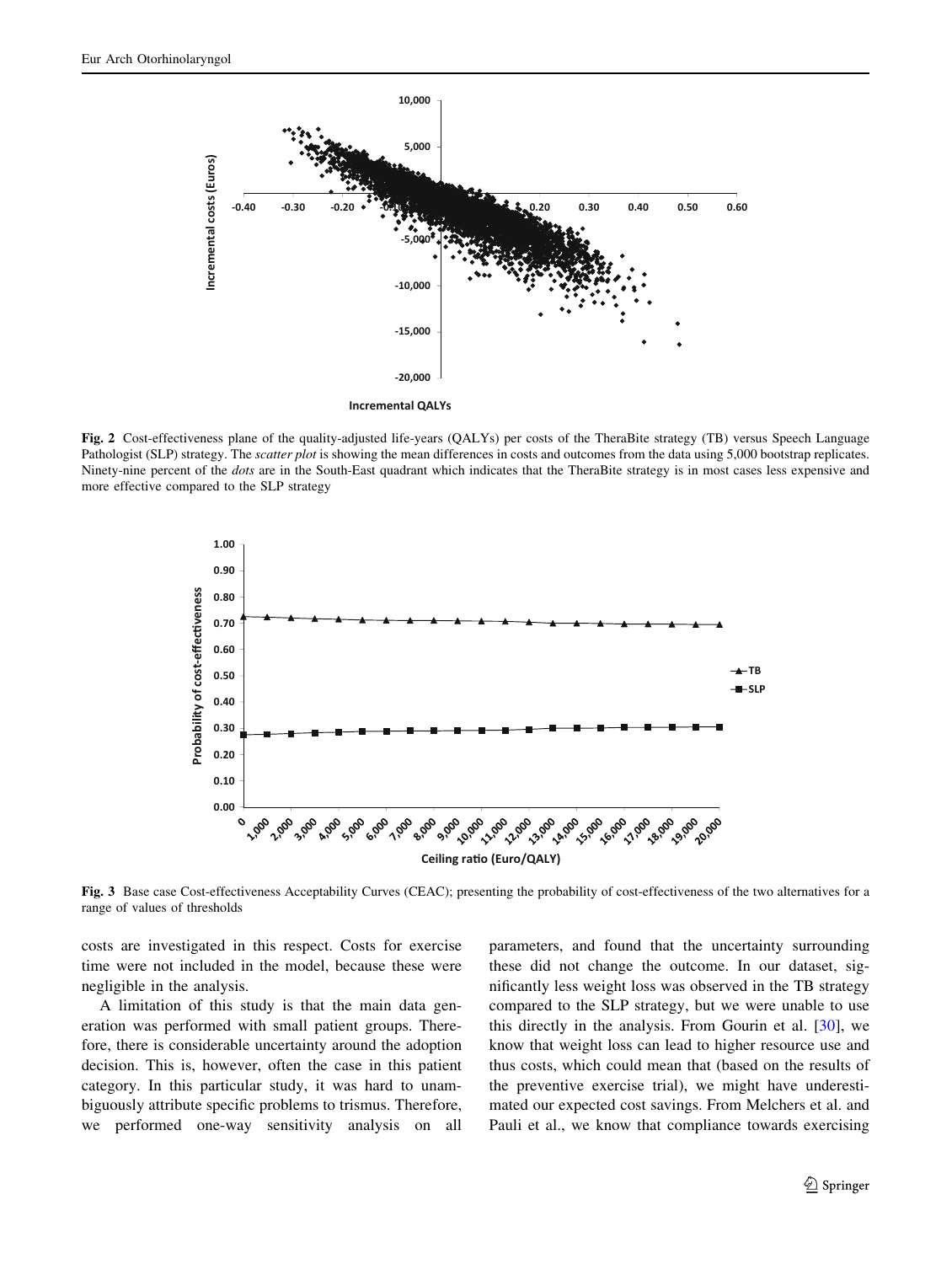<span id="page-8-0"></span>

|               |                        | $-120000.00$ | $-100000.00$ | $-80000.00$ | $-60000.00$ | $-40000.00$ | $-20000.00$ | 0.00 | 20000.00 | 40000.00 |  |
|---------------|------------------------|--------------|--------------|-------------|-------------|-------------|-------------|------|----------|----------|--|
|               | feeding substitutes    |              |              |             |             |             |             |      |          |          |  |
|               | TB strategy            |              |              |             |             |             |             |      |          |          |  |
|               | UC strategy            |              |              |             |             |             |             |      |          |          |  |
| ${\rm cost}$  | pneumonia              |              |              |             |             |             |             |      |          |          |  |
|               | trismus                |              |              |             |             |             |             |      |          |          |  |
|               | painmedication         |              |              |             |             |             |             |      |          |          |  |
|               | pneumonia              |              |              |             |             |             |             |      |          |          |  |
| utilities     | feeding substitutes    |              |              |             |             |             |             |      |          | ICER min |  |
|               | trismus                |              |              |             |             |             |             |      |          | ICER max |  |
|               | trismusUC              |              |              |             |             |             |             |      |          |          |  |
|               | trismusTB              |              |              |             |             |             |             |      |          |          |  |
|               | feeding substitutes UC |              |              |             |             |             |             |      |          |          |  |
| probabilities | feeding substitutes TB |              |              |             |             |             |             |      |          |          |  |
|               | pain UC                |              |              |             |             |             |             |      |          |          |  |
|               | pain TB                |              |              |             |             |             |             |      |          |          |  |
|               | pneumonia UC           |              |              |             |             |             |             |      |          |          |  |
|               | pneumonia TB           |              |              |             |             |             |             |      |          |          |  |

### **Accompanying table:** Sensitivity Analyses

| <b>Parameters</b>             | <b>Mean</b> | min            | max    | <b>Source</b> |  |  |  |  |
|-------------------------------|-------------|----------------|--------|---------------|--|--|--|--|
| <b>Probabilities</b>          |             |                |        |               |  |  |  |  |
| Trismus TB-group              | 0.001       | 0.001          | 0.250  | Assumptions   |  |  |  |  |
| Trismus SLP-group             | 0.167       | 0.001          | 0.250  | Assumptions   |  |  |  |  |
| Feeding substitutes TB-group  | 0.067       | 0.001          | 0.200  | Assumptions   |  |  |  |  |
| Feeding substitutes SLP-group | 0.143       | 0.001          | 0.200  | Assumptions   |  |  |  |  |
| Pulmonary infections TB-group | 0.001       | 0.001          | 0.140  | Assumptions   |  |  |  |  |
| Pulmonary infection SLP-group | 0.071       | 0.001          | 0.140  | Assumptions   |  |  |  |  |
| Facial pain TB-group          | 0.007       | 0.001          | 0.134  | [29]          |  |  |  |  |
| Facial pain SLP-group         | 0.058       | 0.001          | 0.156  | $[29]$        |  |  |  |  |
| Utility decrements            |             |                |        |               |  |  |  |  |
| Pneumonia                     | 0.600       | 0.500          | 0.700  | Assumptions   |  |  |  |  |
| Feeding substitutes           | 0.470       | 0.370<br>0.570 |        | Assumptions   |  |  |  |  |
| Trismus                       | 0.500       | 0.400<br>0.600 |        | Assumptions   |  |  |  |  |
| Costs in euros                |             |                |        |               |  |  |  |  |
| Pneumonia-total               | 2859,00     |                | 1↓25%  |               |  |  |  |  |
| Trismus-total                 | 780,40      | 1↓25%          |        | $[21]$        |  |  |  |  |
| Feeding substitutes           | 1027,43     | 1↓25%          |        | NKI, [22]     |  |  |  |  |
| Pain medication (home)        | 292,00      | 1↓25%          |        | $[21]$        |  |  |  |  |
| TheraBite-total               | 702,80      | 1↓25%          | $[21]$ |               |  |  |  |  |
| SLP-total                     | 636,00      | 1↓25%          | $[21]$ |               |  |  |  |  |

Fig. 4 Tornado diagram presenting results of sensitivity analyses

using TheraBite is important to maintain the advantages. Therefore, we incorporated also SLP sessions into the TB strategy [\[31](#page-10-0), [32](#page-10-0)].

The diversity of complaints is extensively investigated in Health Related Quality of Life assessments, but unfortunately this has not been the case for the utilities. The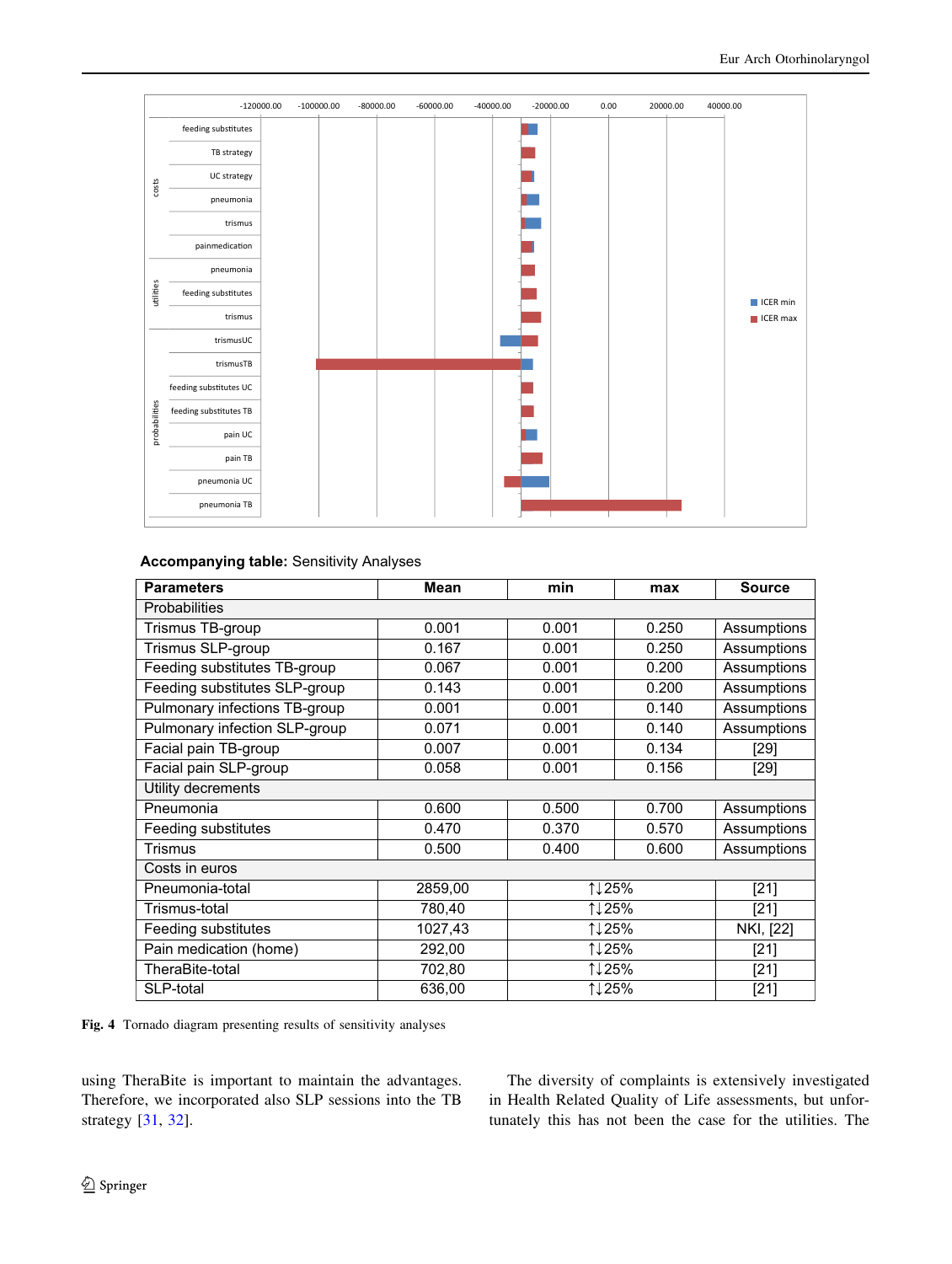<span id="page-9-0"></span>utilities used in this study, therefore, were generated from several secondary sources and as a consequence may be too general in nature to capture relevant differences, and also, they are based on a variety of measurements. It would be interesting to perform more research into specific diseaserelated utilities for this patient group, because head and neck cancer and its consequences are very specific. Finally, as shown in the sensitivity analyses, the probability of trismus and pneumonia had the highest impact on the costeffectiveness. So, for further research, these parameters are of interest as well.

To conclude, this analysis demonstrated that the preventive use of swallowing and passive motion exercises with the TheraBite jaw mobilization device in a preventive exercise program for patients with advanced head and neck cancer who will be treated with concomitant chemo-radiotherapy is expected to be a cost-effective (less costly and more effective) use of scarce healthcare resources. The TB is a valuable device to use in this patient group, and further studies might be warranted to investigate if this could also be the case for other patient groups.

Conflict of interest V.P. Retèl is part-time employed at the Clinical Affairs department of Atos Medical AB as a Health Economist. All other authors declared no conflicts of interest.

#### References

- 1. Carnaby-Mann G, Crary MA, Schmalfuss I, Amdur R (2012) ''Pharyngocise'': randomized controlled trial of preventative exercises to maintain muscle structure and swallowing function during head-and-neck chemoradiotherapy. Int J Radiat Oncol Biol Phys 83:210–219
- 2. van der Molen L, van Rossum MA, Burkhead LM, Smeele LE, Rasch CR, Hilgers FJ (2011) A randomized preventive rehabilitation trial in advanced head and neck cancer patients treated with chemoradiotherapy: feasibility, compliance, and short-term effects. Dysphagia 26:155–170
- 3. Dijkstra PU, Huisman PM, Roodenburg JL (2006) Criteria for trismus in head and neck oncology. Int J Oral Maxillofac Surg 35:337–342
- 4. Dijkstra PU, Sterken MW, Pater R, Spijkervet FK, Roodenburg JL (2007) Exercise therapy for trismus in head and neck cancer. Oral Oncol 43:389–394
- 5. Dijkstra PU, Kalk WW, Roodenburg JL (2004) Trismus in head and neck oncology: a systematic review. Oral Oncol 40:879–889
- 6. Epstein JB, Emerton S, Kolbinson DA, Le ND, Phillips N, Stevenson-Moore P, Osoba D (1999) Quality of life and oral function following radiotherapy for head and neck cancer. Head Neck 21:1–11
- 7. Krennmair G, Ulm CW, Lenglinger F (2000) Effects of reduced mouth opening capacity (trismus) on pulmonary function. Int J Oral Maxillofac Surg 29:351–354
- 8. Buchbinder D, Currivan RB, Kaplan AJ, Urken ML (1993) Mobilization regimens for the prevention of jaw hypomobility in the radiated patient: a comparison of three techniques. J Oral Maxillofac Surg 51:863–867
- 9. Cohen EG, Deschler DG, Walsh K, Hayden RE (2005) Early use of a mechanical stretching device to improve mandibular

mobility after composite resection: a pilot study. Arch Phys Med Rehabil 86:1416–1419

- 10. Kamstra JI, Roodenburg JL, Beurskens CH, Reintsema H, Dijkstra PU (2013) TheraBite exercises to treat trismus secondary to head and neck cancer. Support Care Cancer 21:951–957
- 11. Burkhead LM, Sapienza CM, Rosenbek JC (2007) Strengthtraining exercise in dysphagia rehabilitation: principles, procedures, and directions for future research. Dysphagia 22:251–265
- 12. Retel VP, van der Molen L, Hilgers FJ, Rasch CR, L'Ortye AA, Steuten LM, van Harten WH (2011) A cost-effectiveness analysis of a preventive exercise program for patients with advanced head and neck cancer treated with concomitant chemo-radiotherapy. BMC Cancer 11:475
- 13. van der Molen L, van Rossum MA, Rasch CR, Smeele LE, Hilgers FJ (2013) Two-year results of a prospective preventive swallowing rehabilitation trial in patients treated with chemoradiation for advanced head and neck cancer. Eur Arch Otorhinolaryngol 271(5):1257–1270
- 14. Ackerstaff AH, Balm AJ, Rasch CR, de Boer JP, Wiggenraad R, Rietveld DH, Gregor RT, Kroger R, Hilgers FJ (2009) First-year quality of life assessment of an intra-arterial (RADPLAT) versus intravenous chemoradiation phase III trial. Head Neck 31:77–84
- 15. Rasch CR, Hauptmann M, Schornagel J, Wijers O, Buter J, Gregor T, Wiggenraad R, de Boer JP, Ackerstaff AH, Kroger R, Hoebers FJ, Balm AJ, Hilgers FJ (2010) Intra-arterial versus intravenous chemoradiation for advanced head and neck cancer: results of a randomized phase 3 trial. Cancer 116:2159–2165
- 16. Bleichrodt H, Quiggin J (1999) Life-cycle preferences over consumption and health: when is cost-effectiveness analysis equivalent to cost-benefit analysis? J Health Econ 18:681-708
- 17. Torrance GW, Feeny D (1989) Utilities and quality-adjusted life years. Int J Technol Assess Health Care 5:559–575
- 18. Bernier J, Domenge C, Ozsahin M, Matuszewska K, Lefèbvre JL, Greiner RH, Giralt J, Maingon P, Rolland F, Bolla M, Cognetti F, Bourhis J, Kirkpatrick A, van Glabbeke M (2004) Postoperative irradiation with or without concomitant chemotherapy for locally advanced head and neck cancer. N Engl J Med 350:1945–1952
- 19. Nguyen NP, Vos P, Moltz CC, Frank C, Millar C, Smith HJ, Dutta S, Alfieri A, Lee H, Martinez T, Karlsson U, Nguyen LM, Sallah S (2008) Analysis of the factors influencing dysphagia severity upon diagnosis of head and neck cancer. Br J Radiol 81:706–710
- 20. Langerman A, Maccracken E, Kasza K, Haraf DJ, Vokes EE, Stenson KM (2007) Aspiration in chemoradiated patients with head and neck cancer. Arch Otolaryngol Head Neck Surg 133:1289–1295
- 21. Hakkaart-van Roijen L, Tan SS, Bouwmans-Frijters CAM (2010) Guide for research costs - Methods and standard cost prices for economic evaluations in healthcare \ commissioned by the Health Care Insurance Board. Rotterdam
- 22. Sorgente, accessed September 2014: https://webwinkelsorgentel/ indexphp?id\_product=1010&controller=product
- 23. Pauli N, Fagerberg-Mohlin B, Andrell P, Finizia C (2013) Exercise intervention for the treatment of trismus in head and neck cancer. Acta Oncol 53(4):502–509
- 24. Ramaekers BL, Joore MA, Grutters JP, van den Ende P, Jong J, Houben R, Lambin P, Christianen M, Beetz I, Pijls-Johannesma M, Langendijk JA (2011) The impact of late treatment-toxicity on generic health-related quality of life in head and neck cancer patients after radiotherapy. Oral Oncol 47:768–774
- 25. Elia M, Stratton RJ (2008) A cost-utility analysis in patients receiving enteral tube feeding at home and in nursing homes. Clin Nutr 27:416–423
- 26. Weinstein MC (2006) Recent developments in decision-analytic modelling for economic evaluation. Pharmacoeconomics 24:1043–1053